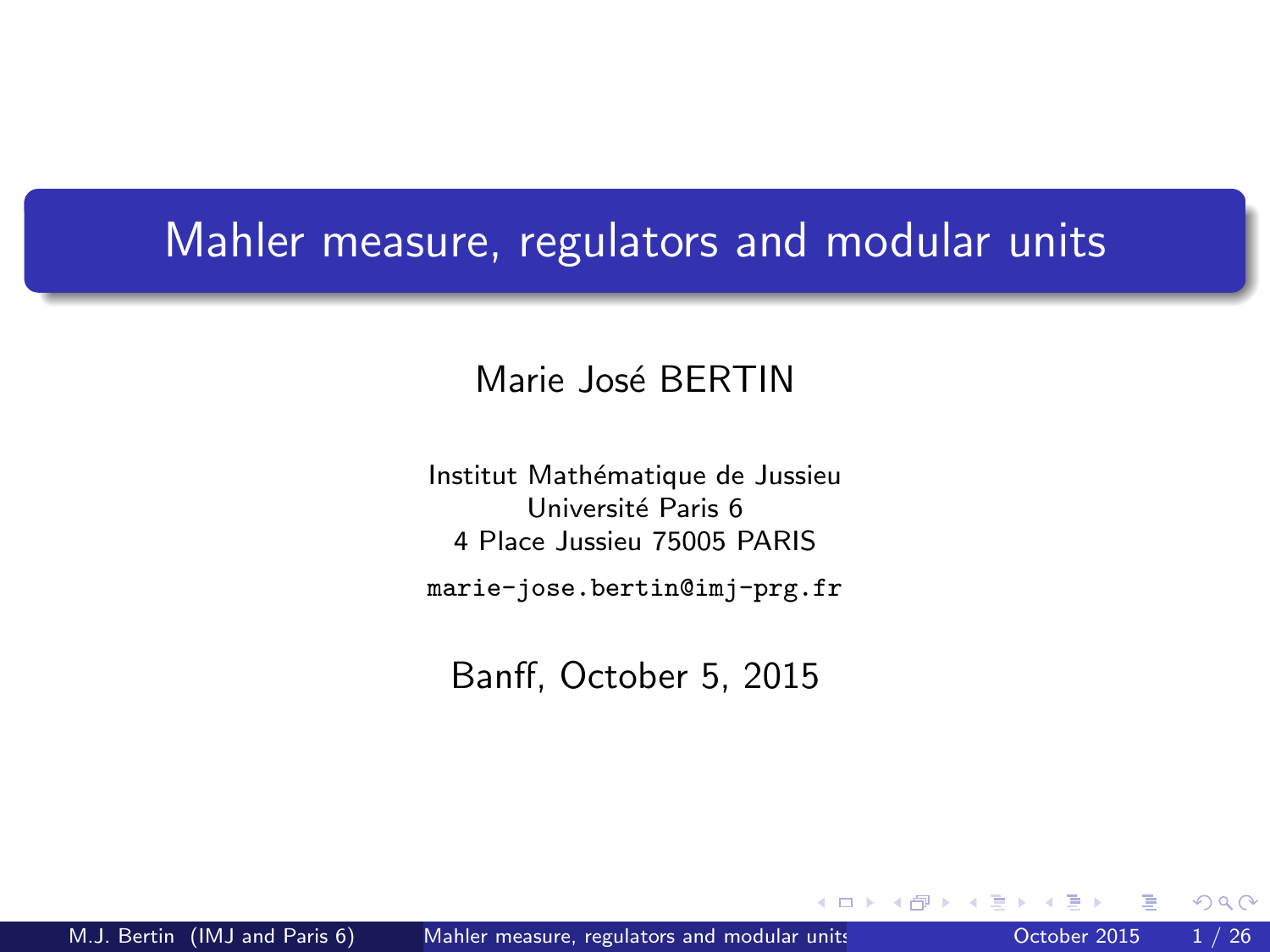We are interested in Boyd's conjectures relating the logarithmic Mahler measure of certain two-variables polynomials defining elliptic curves and the L-series at  $s = 2$  of this elliptic curve.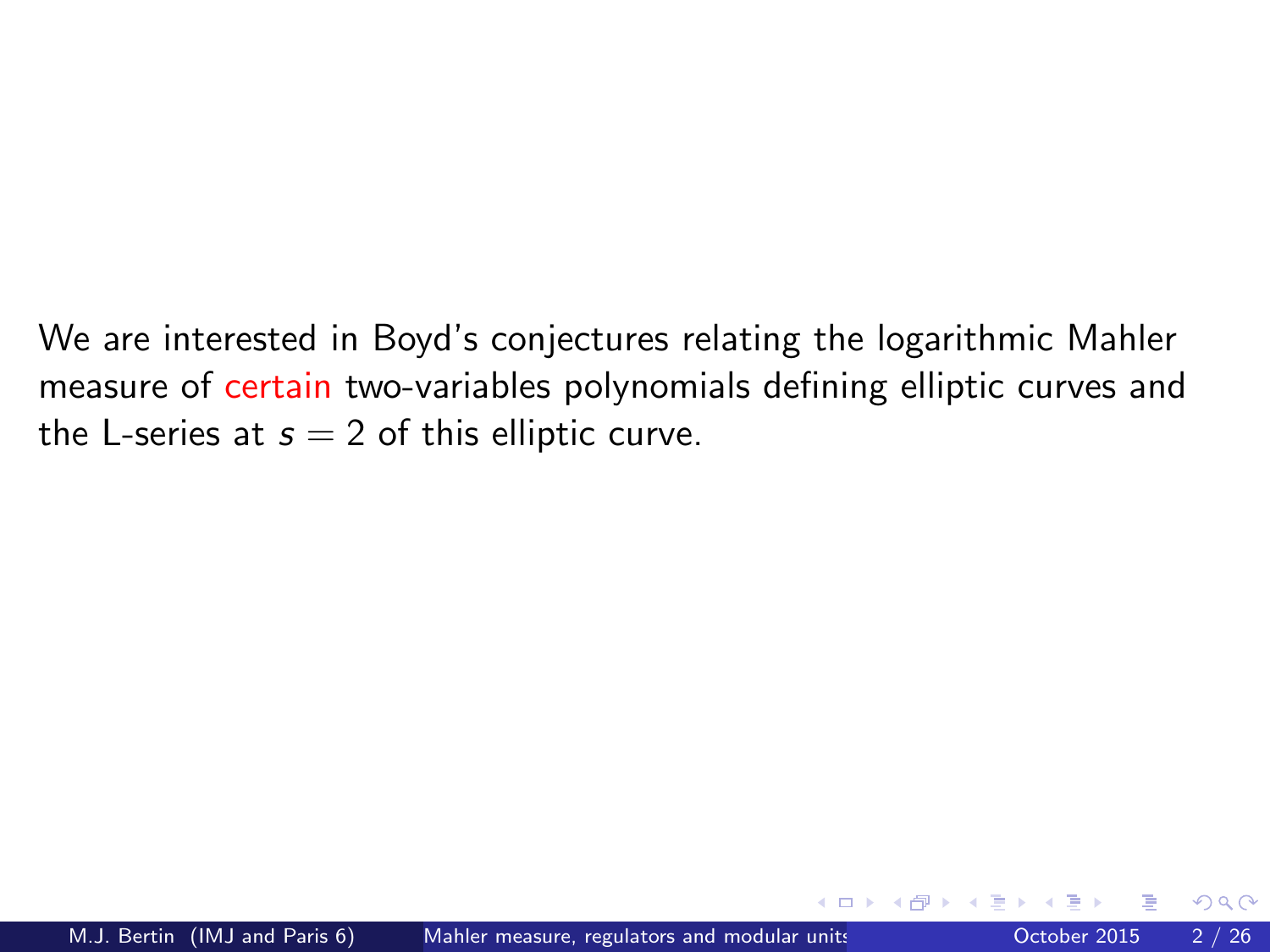The logarithmic Mahler measure m of a non-zero Laurent polynomial  $A \in \mathbb{C}[x_1^{\pm 1},...,x_n^{\pm 1}]$  is defined as

$$
m(A) := \int_0^1 \ldots \int_0^1 \log |A(e^{2\pi i \theta_1}, ..., e^{2\pi i \theta_n})| d\theta_1...d\theta_n
$$

and its Mahler measure is the exponential of the latter. If  $A(x, y)$  is in two variables we can write

$$
A(x, y) = a_0(y) \prod_{j=1}^d (x - x_j(y))
$$

with  $x_i(y)$  algebraic functions in y.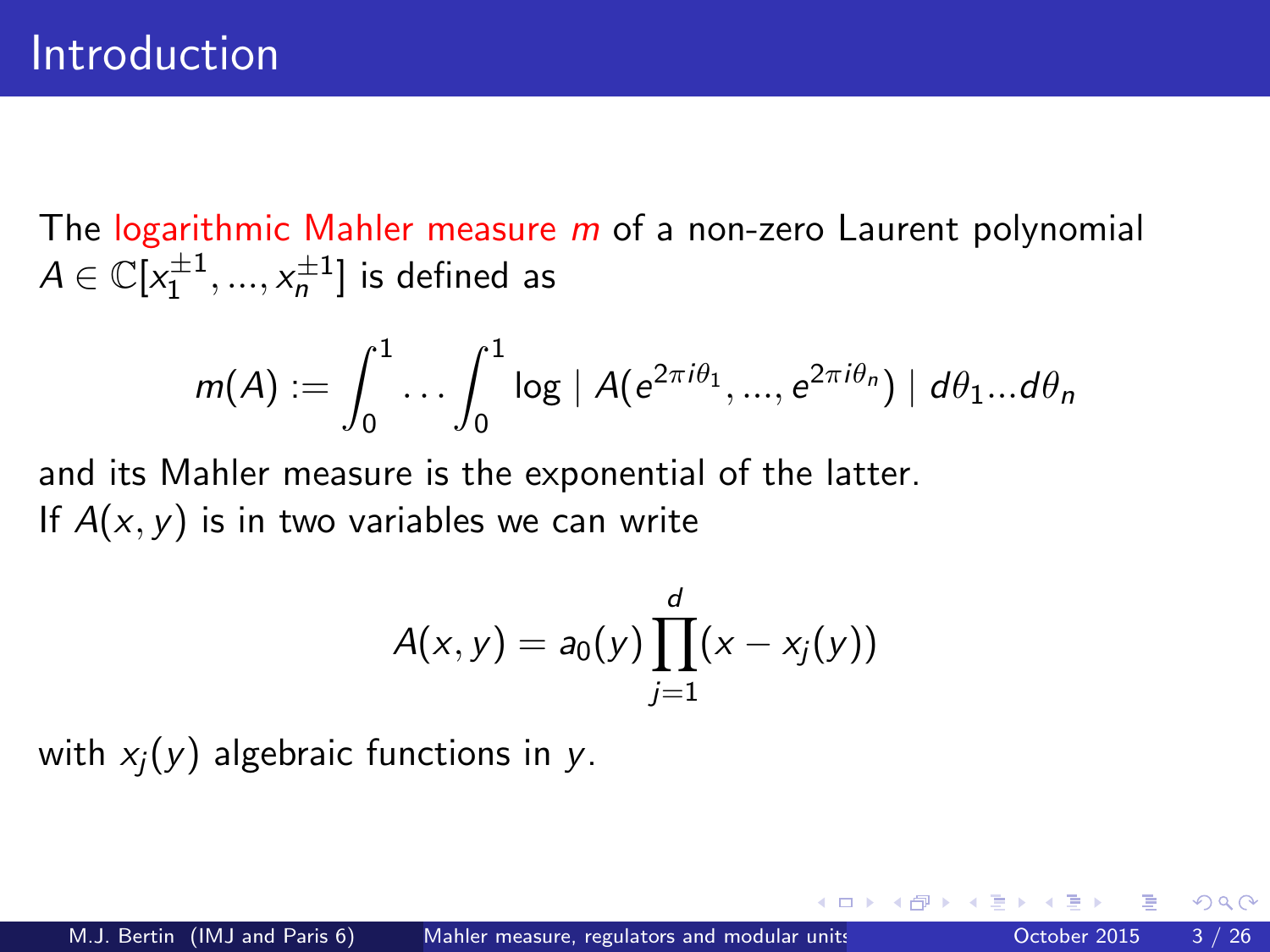By Jensen's formula

$$
m(A) = m(a_0) + \sum_{j=1}^{d} \frac{1}{2\pi i} \int_{|y|=1} \log^+ |x_j(y)| \frac{dy}{y}
$$

where  $\log^+ |z| = \log |z|$  if  $|z| \ge 1$  and 0 otherwise. Defining

$$
\eta(x,y) := \log |x| \, d \arg y - \log |y| \, d \arg x
$$

a real differential 1-form on  $X \setminus S$  (X the variety defined by the polynomial A, smooth projective completion of Y zero locus of A, S points of X where  $x$  or  $y$  has a zero or a pole), we get

$$
m(A) = m(a_0) + \frac{1}{2\pi} \int_{\gamma} \eta(x, y)
$$

 $\gamma$  oriented path on X projecting to  $Y \cap \{ |y| = 1, |x| \geq 1 \}$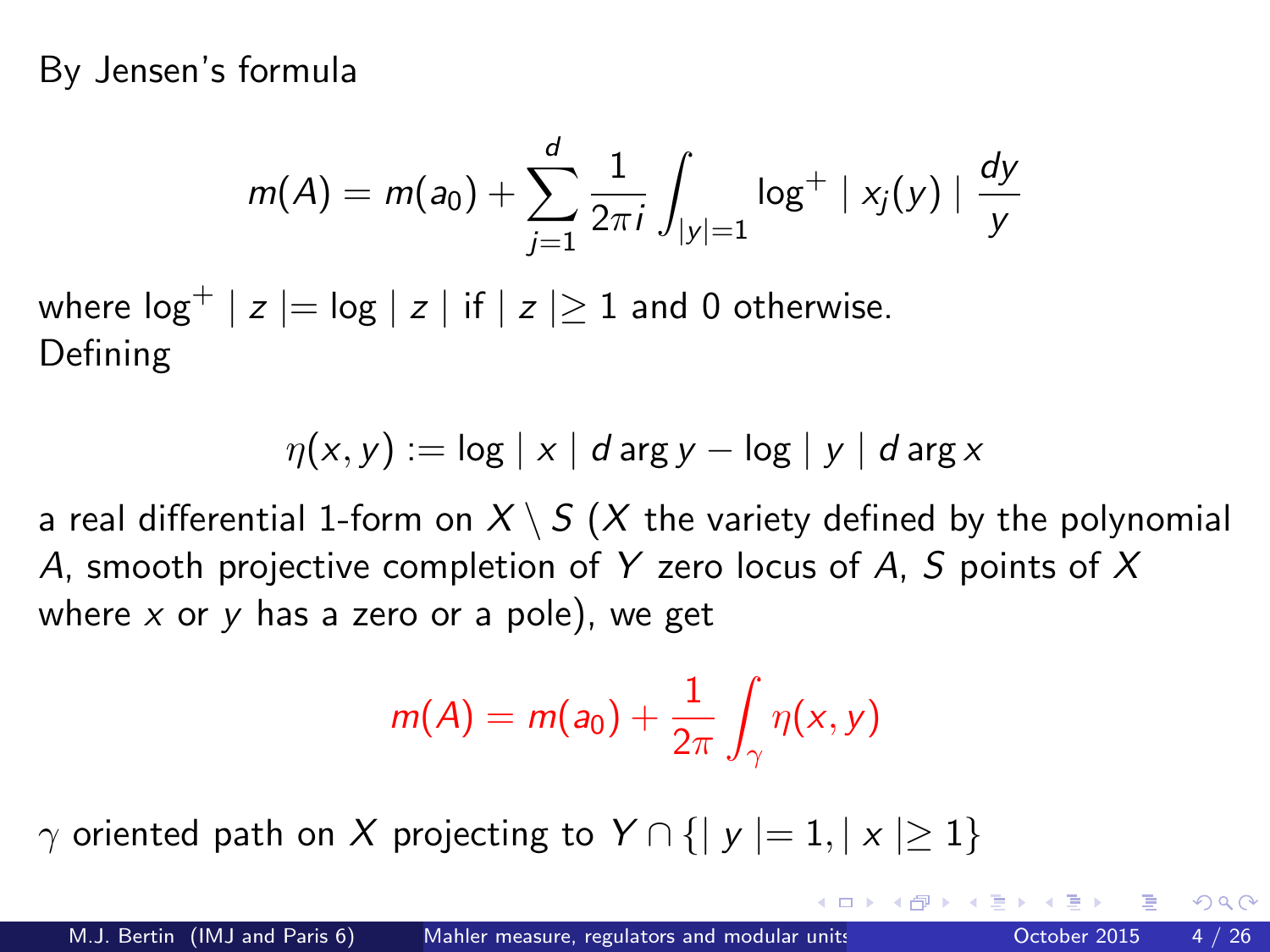To illustrate which kind of polynomials and which kind of conjectures or results, let us give Deninger's guess (1996) proved in 2011 by Rogers and Zudilin, then again by Zudilin in 2013

$$
m(x+\frac{1}{x}+y+\frac{1}{y}+1)=\frac{15}{4\pi^2}L(E,2)=:L'(E,0)=b_{15}
$$

The elliptic curve  $E$  is 15a8 (Cremona's notation) of conductor 15 defined by

$$
Y^2 + XY + Y = X^3 + X^2
$$

Its L-series is given by the modular form

$$
f_{15A}(z)=\eta(z)\eta(3z)\eta(5z)\eta(15z)
$$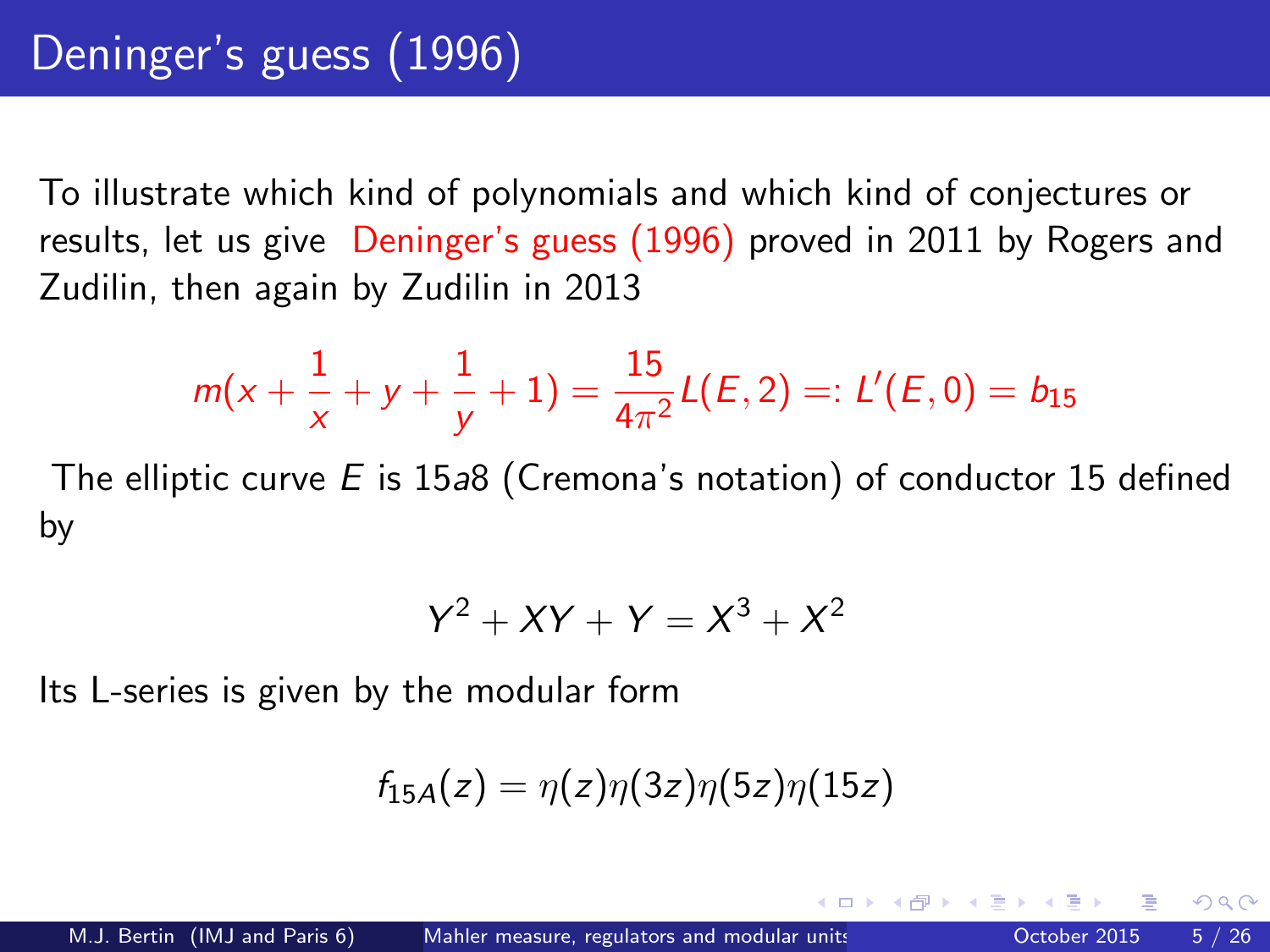The polynomial

$$
x + \frac{1}{x} + y + \frac{1}{y} + 1
$$

is tempered

"Tempered" means the roots of all the face polynomials of the Newton polygon of A are roots of unity.

The polynomial

$$
Y^2+XY+Y-(X^3+X^2)\\
$$

is also tempered.

Very important to obtain formulas "à la Deninger".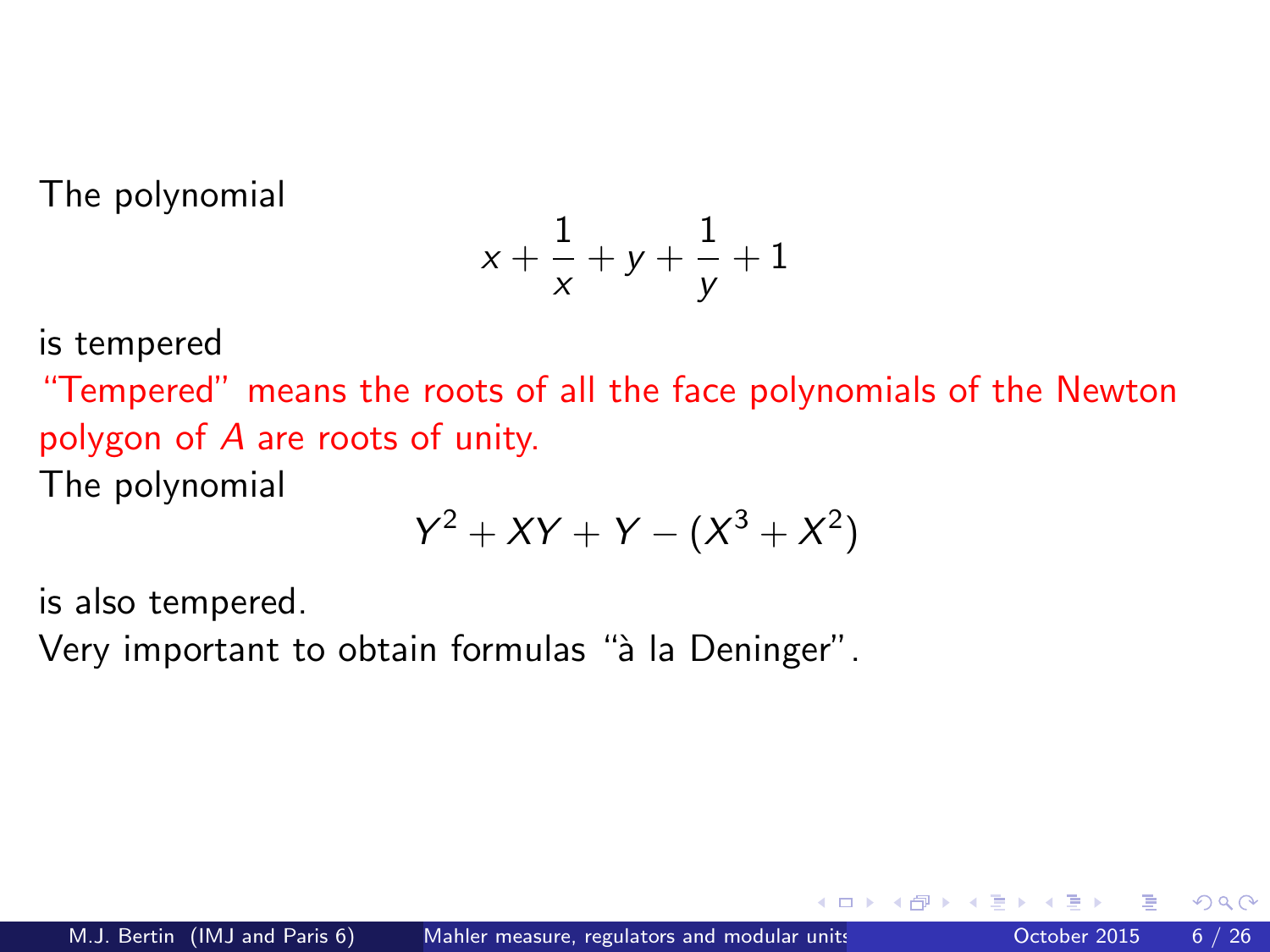Just after Deninger's guess, Boyd obtained a lot of conjectures based on numerical computations.

What is proved now concerning non CM elliptic curves? Denote

$$
b_{N_k}:=\frac{N_k}{4\pi^2}L(E^k,2) \quad m_k=m(P_k)
$$

with  $\mathcal{N}_k$  conductor of the elliptic curve  $E^k$  defined by  $P_k.$ In the family

$$
P_k = x + \frac{1}{x} + y + \frac{1}{y} + k
$$

Zudilin-Rogers (2011) then Zudilin (2013)  $m(1) = b_{15}$ Zudilin arxiv (2013)  $m_{2i} = b_{40}$ ,  $m_2 = b_{24}$ ,  $m_i = 2b_{17}$ ,  $m_{\sqrt{2}} = \frac{1}{4}$  $\frac{1}{4}b_{56}$ Brunault arxiv (april 2015)  $m_3 = 2b_{21}$ ,  $m_{12} = 2b_{48}$ Lalin-Samart-Zudilin arxiv (july 2015)  $m_3 = 2b_{21}$  (another proof)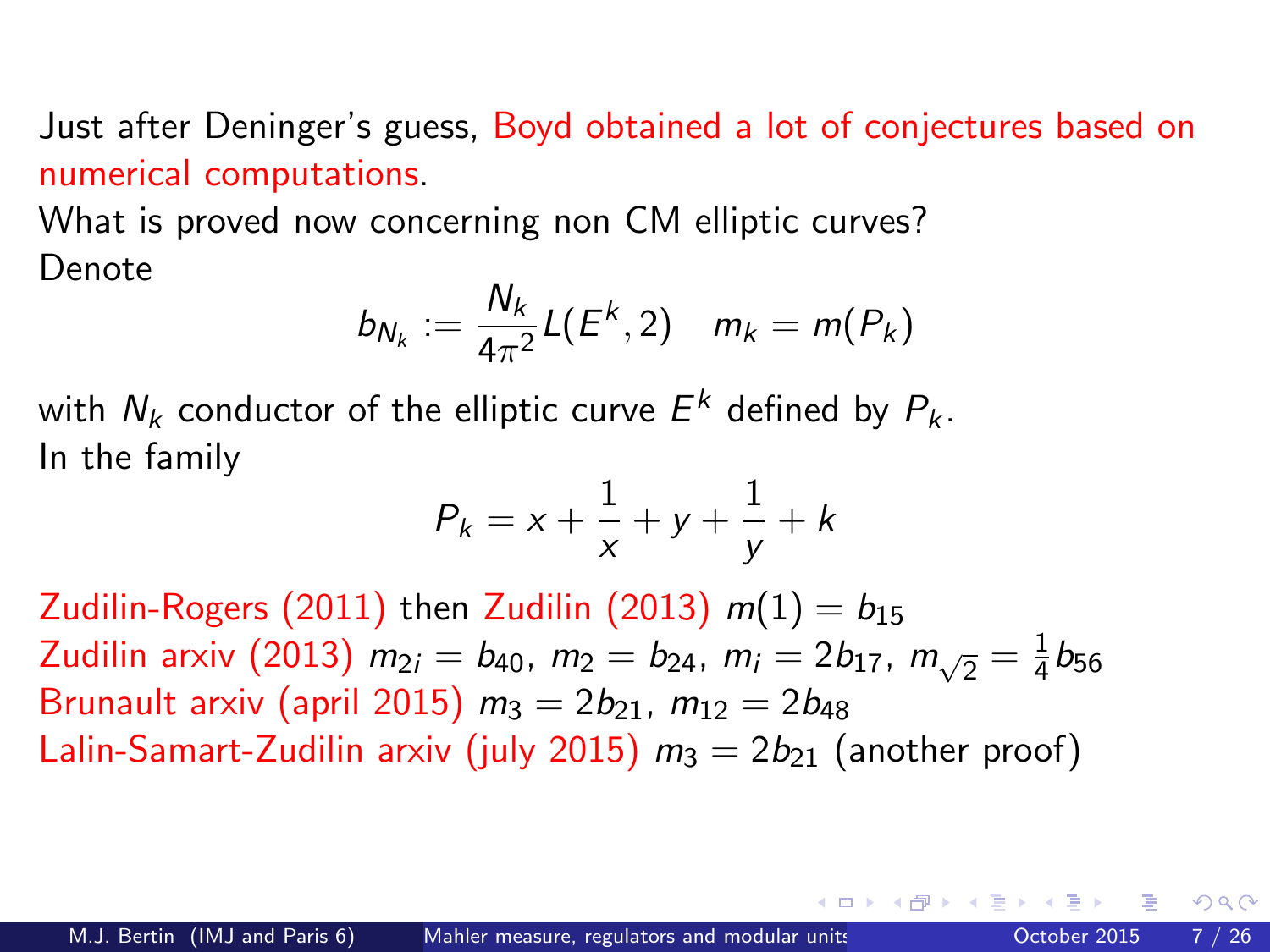In the family

$$
P_k = x^3 + y^3 + 1 - kxy
$$

Mellit preprint (2009) arxiv (2012)  $m_{-1} = 2b_{14}$ ,  $m_5 = 7b_{14}$ In the family

$$
P_k = (x + 1)y^2 + (x^2 + kx + 1)y + x(x + 1)
$$

Mellit preprint (2009) arxiv (2012)  $m_1 = b_{14}$ ,  $m_{-5} = 6b_{14}$ ,  $m_{10} = 10b_{14}$ In the family

$$
P_k = y^2 + kxy + y - x^3
$$

Brunault arxiv (april 2015)  $m_{-1} = 2b_{14}$ ,  $m_{-2} = b_{35}$ ,  $m_{-3} = b_{54}$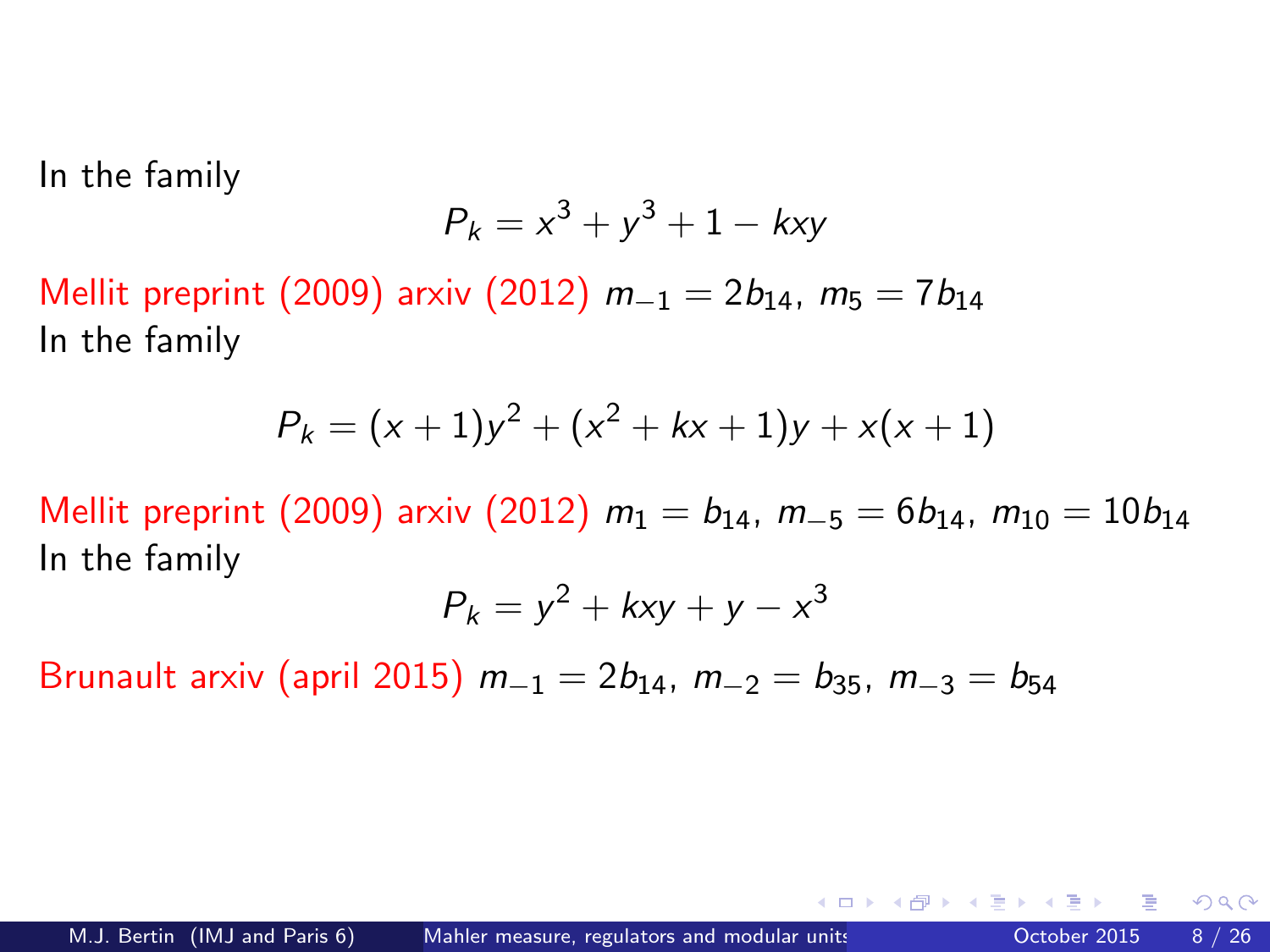Related also to the family

$$
P_k(x, y) = (x + 1)y^2 + (x^2 + kx + 1)y + x(x + 1)
$$

Boyd conjectured the two formulae

$$
m_4 = 3b_{20}
$$
 and  $m_{-2} = 2b_{20}$ .

In fact,  $E^4$  is isomorphic to the curve 20a2  $[0,1,0,-1,0]$ ,  $E^{-2}$  is isomorphic to the curve  $20a1$   $[0, 1, 0, 4, 4]$ , 2-isogenous to  $20a2$ . The corresponding modular form on  $\Gamma_0(20)$  thus giving the L-series is

$$
f_{20A} = \eta(2z)^2 \eta(10z)^2 = q - 2q^3 - q^5 + 2q^7 + q^9 + 2q^{13} + 2q^{15} \dots
$$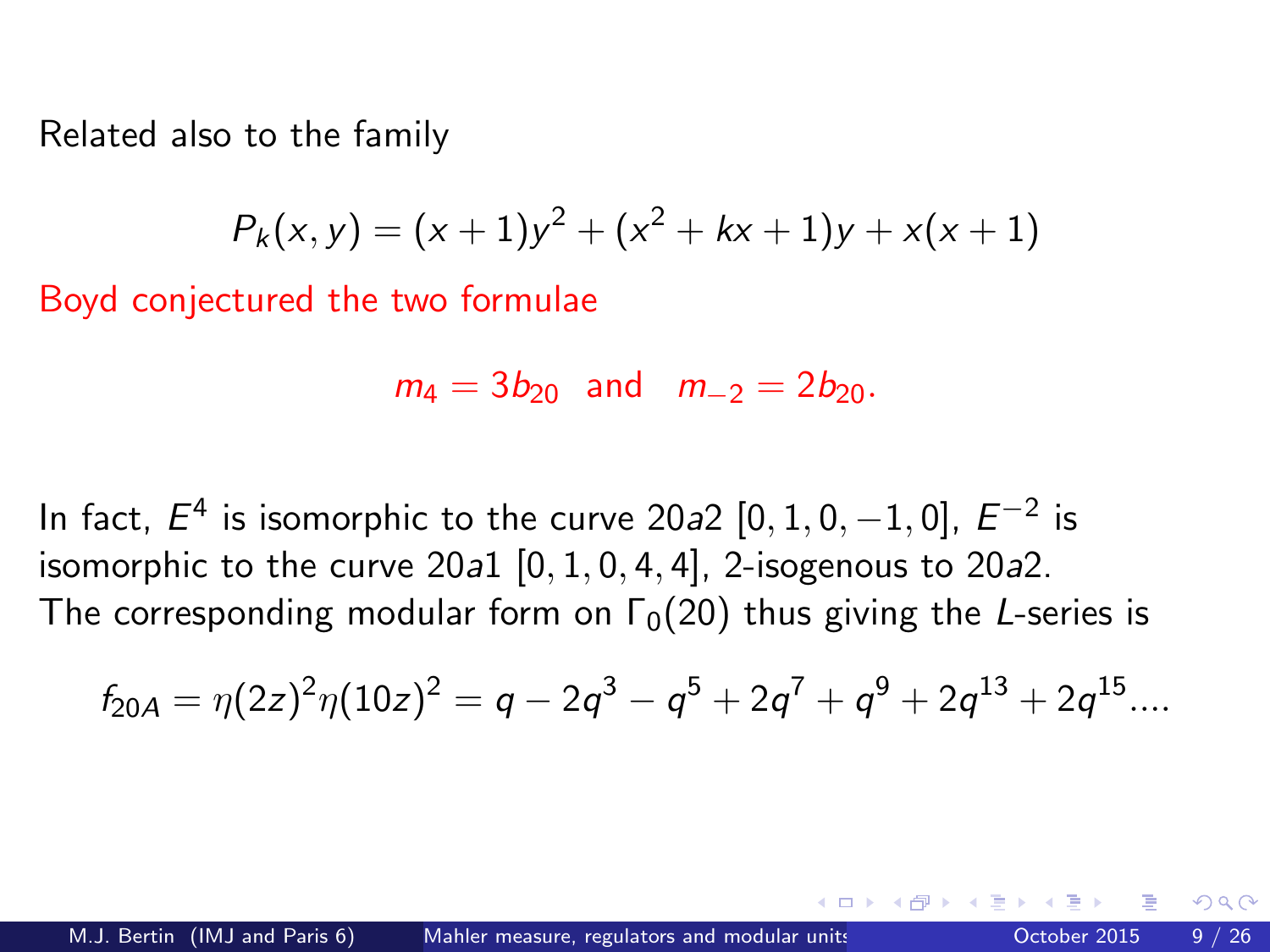We proved recently these conjectures and the main ingredients are regulators and modular units

 $\leftarrow$ 

 $QQ$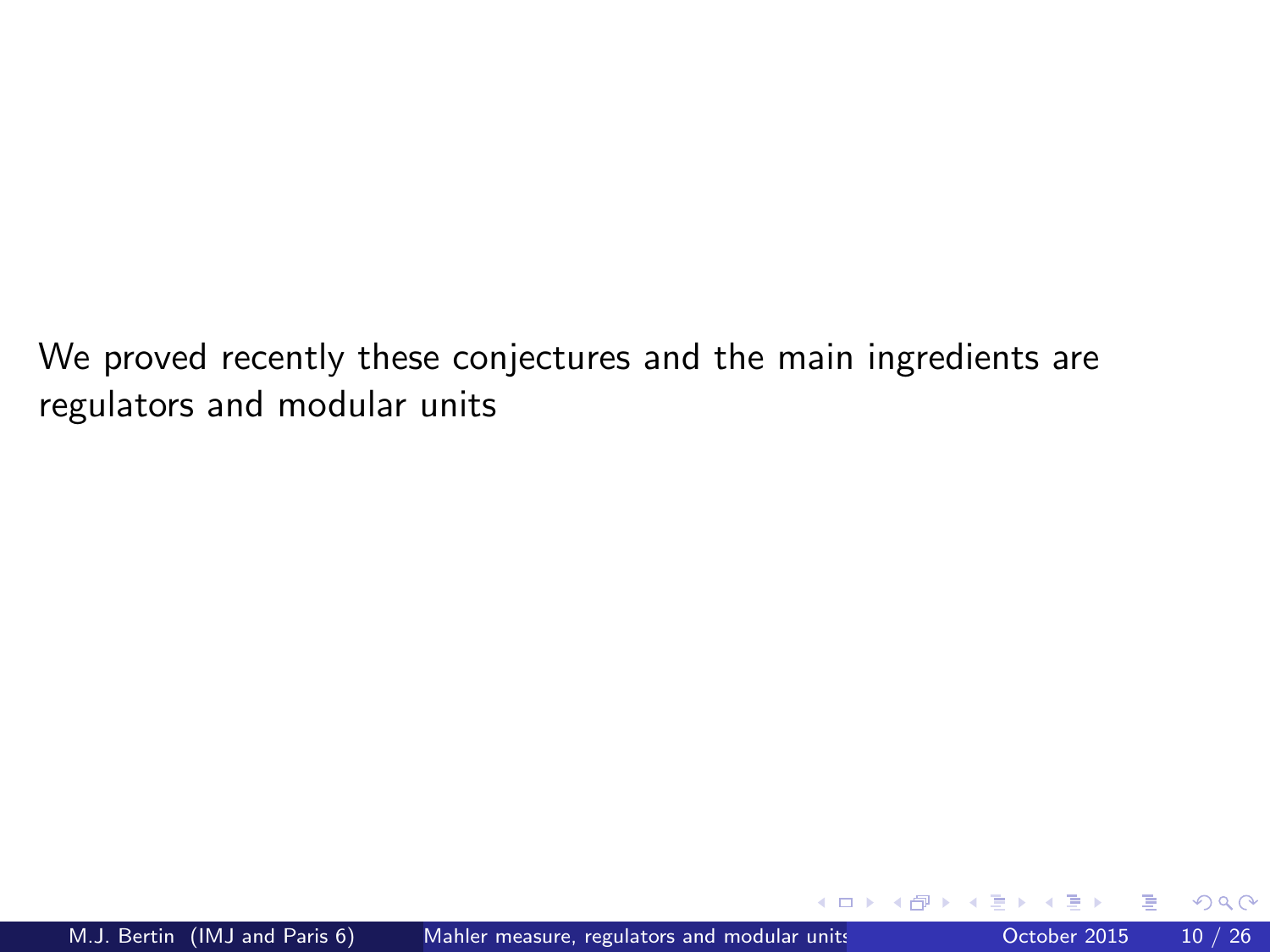Let X be a smooth projective algebraic curve defined over  $\mathbb C$  and let  $\mathbb C(X)$ be its function field. Let x,  $y \in \mathbb{C}(X)$  be two non-constant rational functions and let  $S \subset X$  be the set of zeros and poles of x or y. The image of the rational map  $(x,y): X\setminus S \to \mathbb{C}^* \times \mathbb{C}^*$  is of dimension 1; let  $A \in \mathbb{C}[x, y]$  be a defining equation.

 $\{x, y\} \in K_2(X) \otimes \mathbb{Q} \Leftrightarrow A$  "tempered"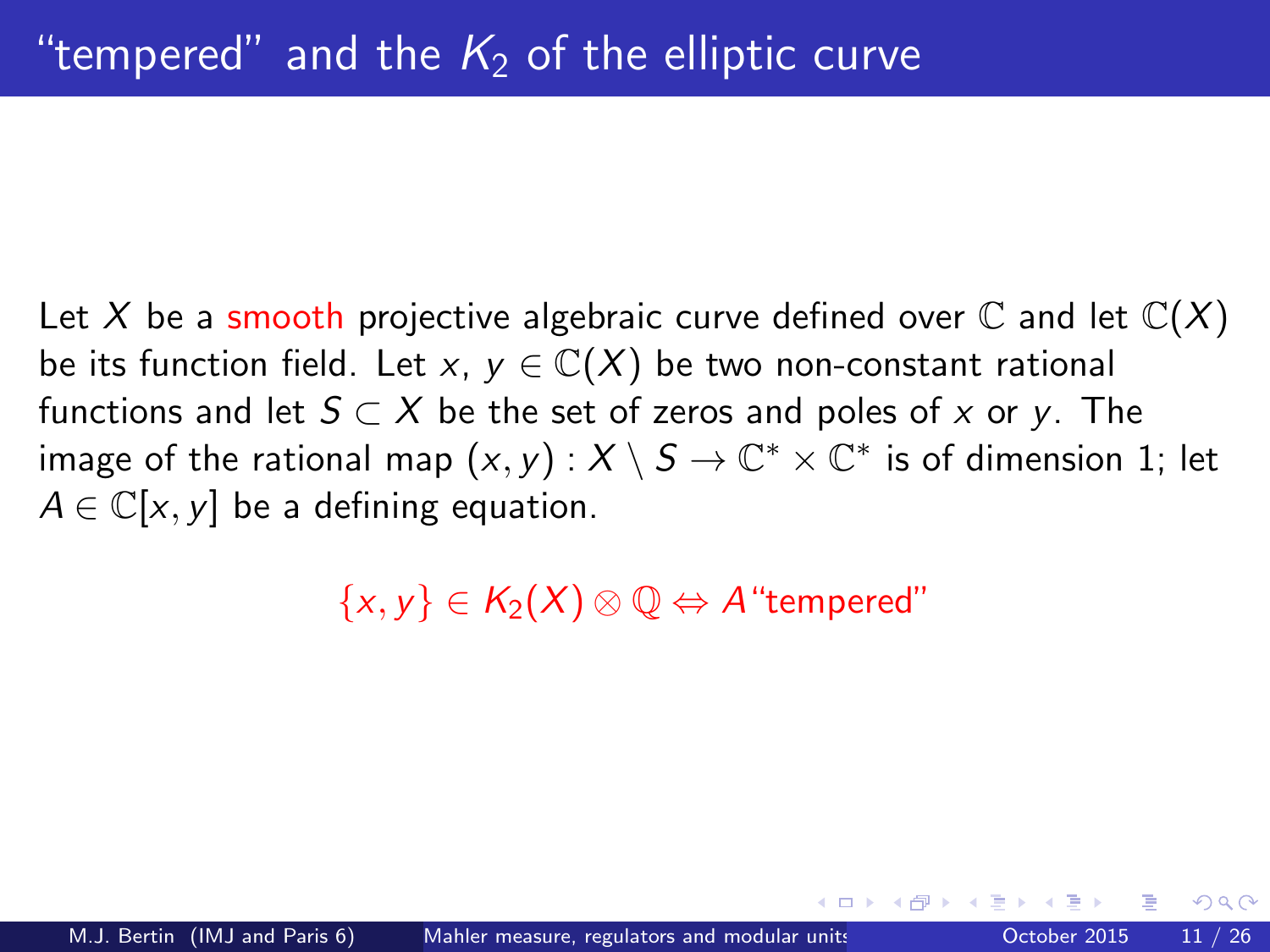The regulator  $r$  can be expressed as an integral

$$
r: K_2(E) \rightarrow \mathbb{C}
$$
  

$$
\{f, g\} \mapsto \frac{1}{2\pi} \int_{\gamma} \eta(f, g)
$$

with

$$
\eta(f,g) = \log |f| d(\arg g) - \log |g| d(\arg f),
$$

f and  $g \in \mathbb{Q}(E)$  and  $\gamma$  closed path not going through zeros and poles of f and  $g$  and generating the subgroup of cycles  $H_1(E,\mathbb{Z})^+$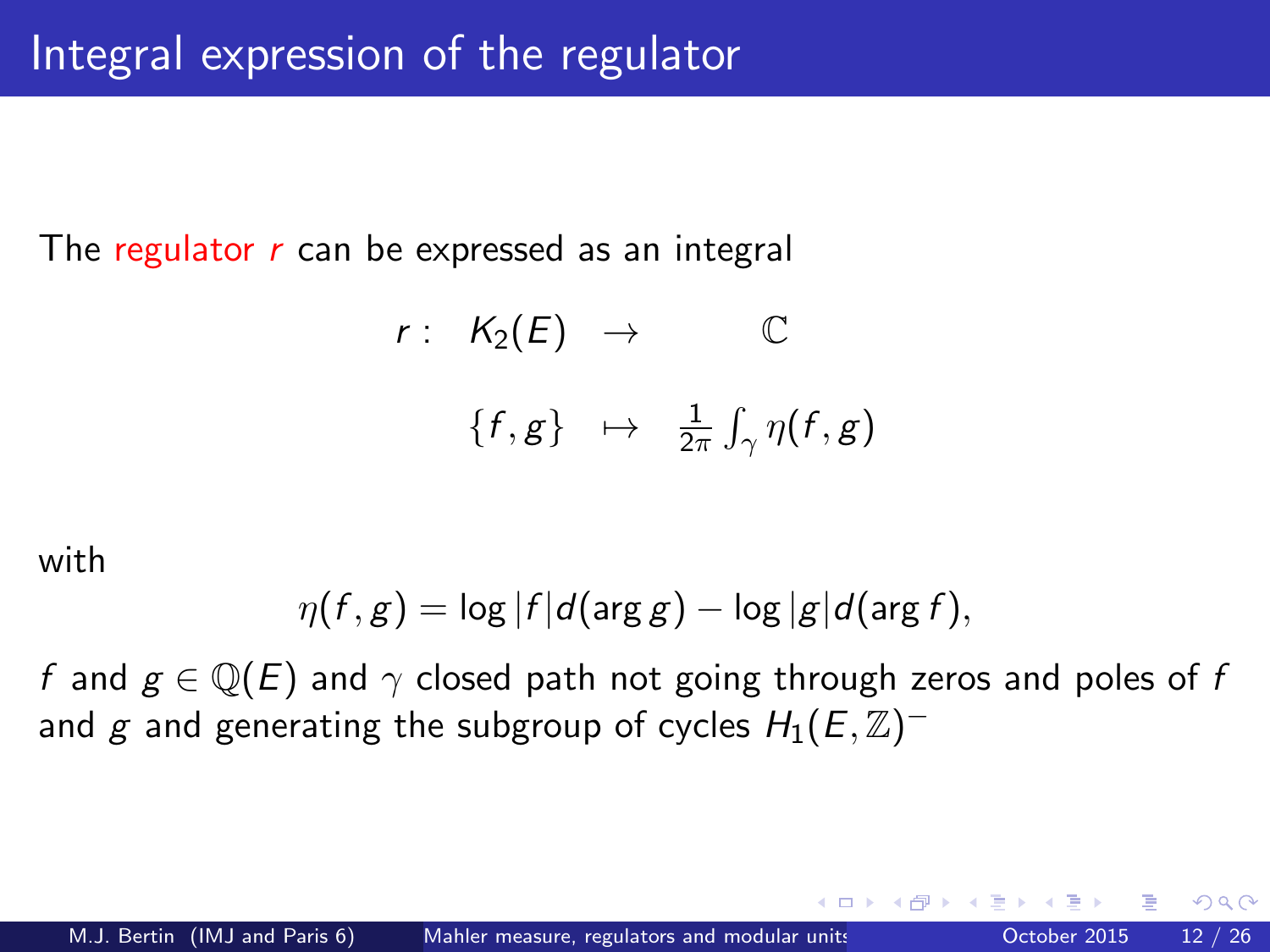The Mahler measure can be expressed as a regulator if we can prove that the path of integration in the expression of the Mahler measure belongs to  $H_1(E,\mathbb{Z})^-$ .

This is precisely the case for the polynomial  $P_{-2}$ .

Set  $P_{-2}(x_2, y_2)$  the polynomial

$$
P_{-2}(x_2, y_2) = (x_2 + 1)y_2^2 + (x_2^2 - 2x_2 + 1)y_2 + x_2(x_2 + 1).
$$

Then

$$
2m_{-2}=\pm r(\{x_2,y_2\}).
$$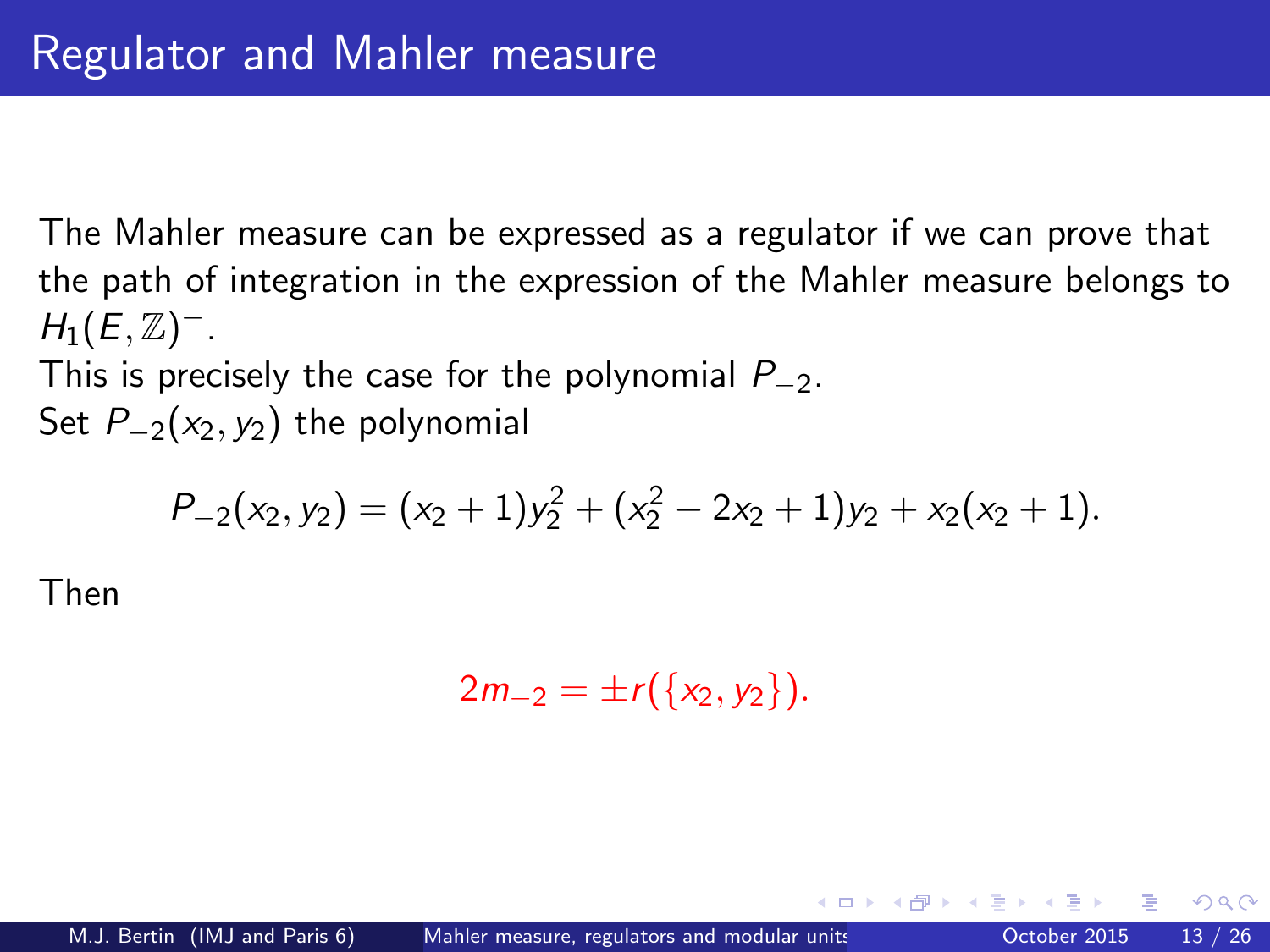Let  $\mathbb{Z}[\langle P \rangle]$  the subgroup of  $\mathbb{Z}[E(\mathbb{Q})]$  generated by  $P \in E(\mathbb{Q})$  and  $\mathbb{Z}[E(\mathbb{Q})]^-$  its quotient by the relation  $cl(-P) = -cl(P)$ . Define

$$
\diamond: \mathbb{Z}[\langle P \rangle] \times \mathbb{Z}[\langle P \rangle] \rightarrow \mathbb{Z}[E(\mathbb{Q})]^-
$$
  

$$
((f), (g)) \rightarrow (f) \diamond (g) = \sum_{m,n} a_n b_m cl((n-m)P)
$$

$$
(f) = \sum_{n \in \mathbb{Z}} a_n [nP], (g) = \sum_{n \in \mathbb{Z}} b_n [nP]
$$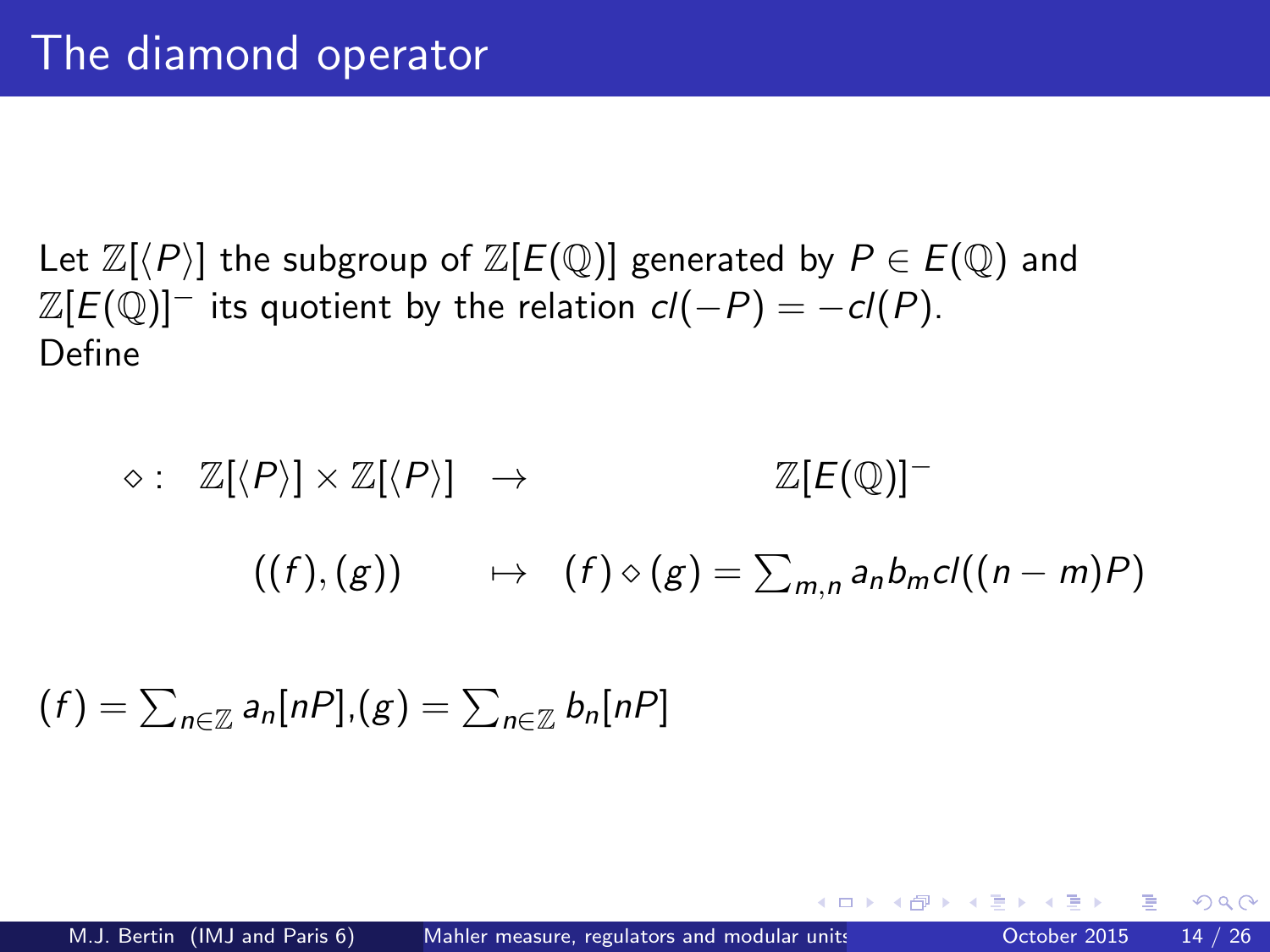# The elliptic dilogarithm (introduced by Bloch)

E elliptic curve on Q On  $E(\mathbb{C})$ , we have the representations

$$
\begin{array}{lclcl} E(\mathbb{C}) & \stackrel{\sim}{\to} & \mathbb{C}/(\mathbb{Z}\tau + \mathbb{Z}) & \stackrel{\sim}{\to} & \mathbb{C}^*/q^{\mathbb{Z}} \\ & & & \\ (\mathfrak{P}(u),\mathfrak{P}'(u)) & \mapsto & u(mod \Lambda) & \mapsto & z= \exp 2\pi i u \end{array}
$$

The elliptic dilogarithm  $D^E$  is

$$
D^{E}(P)=\sum_{n=-\infty}^{+\infty}D(q^{n}z)
$$

where D denotes the Bloch-Wigner dilogarithm.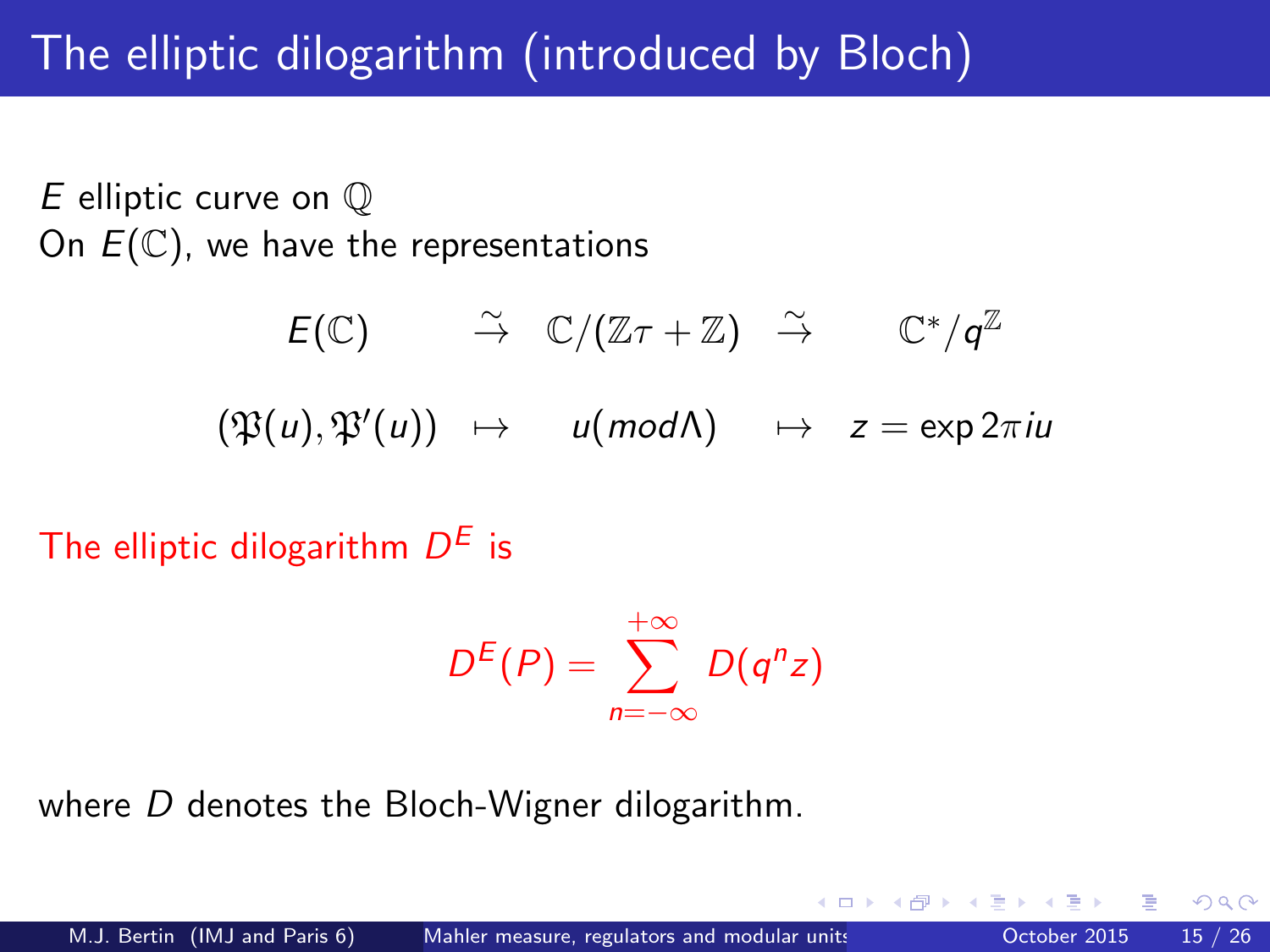#### Theorem

Let f and g functions on the elliptic curve E with divisors elements of  $\mathbb{Z}[\langle P \rangle]$  such that  $\{f, g\} \in K_2(E)$ , then

$$
\pi r(\lbrace f,g \rbrace) = D^{E}((f) \diamond (g))
$$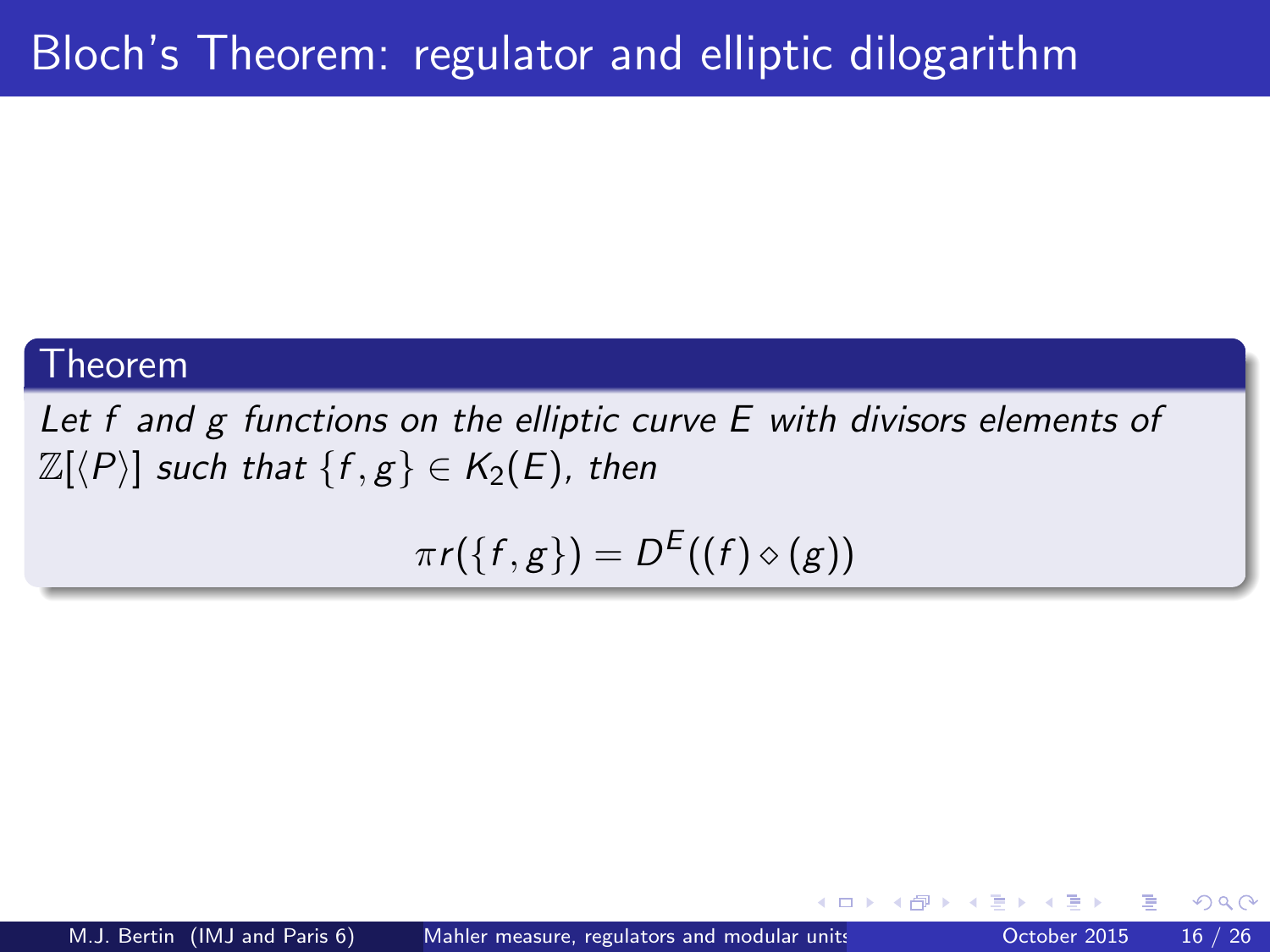Some years later (2008), in his thesis (not published in extenso), Touafek considered the elliptic curve  $E_2$  defined by the equation

$$
Y_2^2 + 2X_2Y_2 + 2Y_2 = (X_2 - 1)^3
$$

exhibited the isomorphisms between  $E_2$ , 20a1 and  $E^{\rm -2}$ , remarked that

 $\{X_2, Y_2\} \in K_2(E_2) \otimes \mathbb{Q}$ 

 $\{x_2,y_2\}\in \mathcal{K}_2(E^2)\otimes \mathbb{Q}$ 

and used Bloch's theorem to derive the equality

 $r({X_2, Y_2}) = r({X_2, Y_2})$ 

and conjectured their common value  $4b_{20}$ .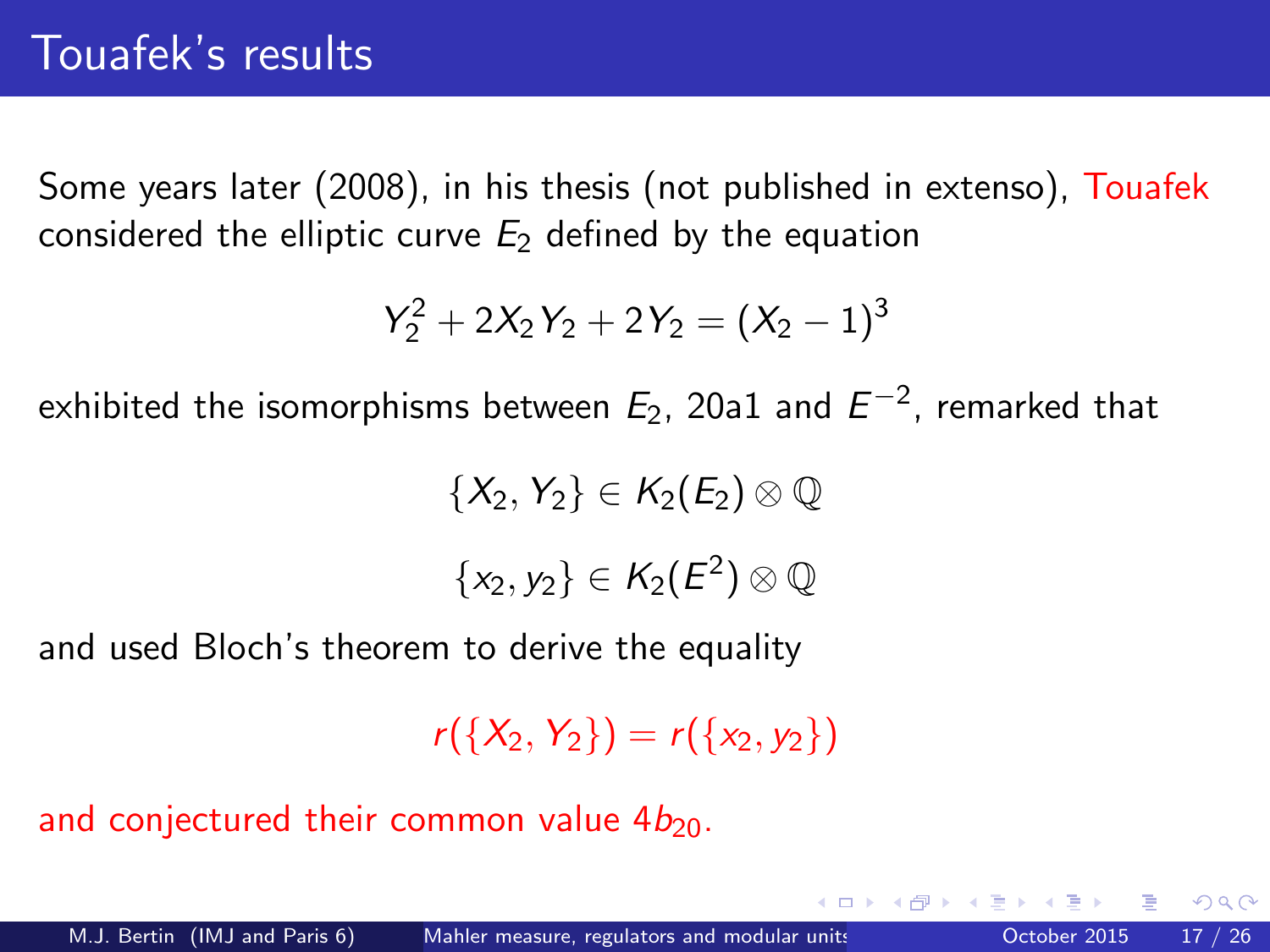For elliptic modular curves E, Beilinson proved

$$
L(E,2) = \pi D^{E}(\xi), \quad \xi \in \mathbb{Z}[E(\mathbb{C})]_{\text{tors}}
$$

For a general elliptic curve  $E$ , Zagier conjectured

$$
L(E/\mathbb{Q},2) \stackrel{?}{=} \pi D^{E}(\xi), \quad \xi \in \mathbb{Z}[E(\bar{\mathbb{Q}})^{\mathsf{Gal}(\bar{\mathbb{Q}}/\mathbb{Q})}
$$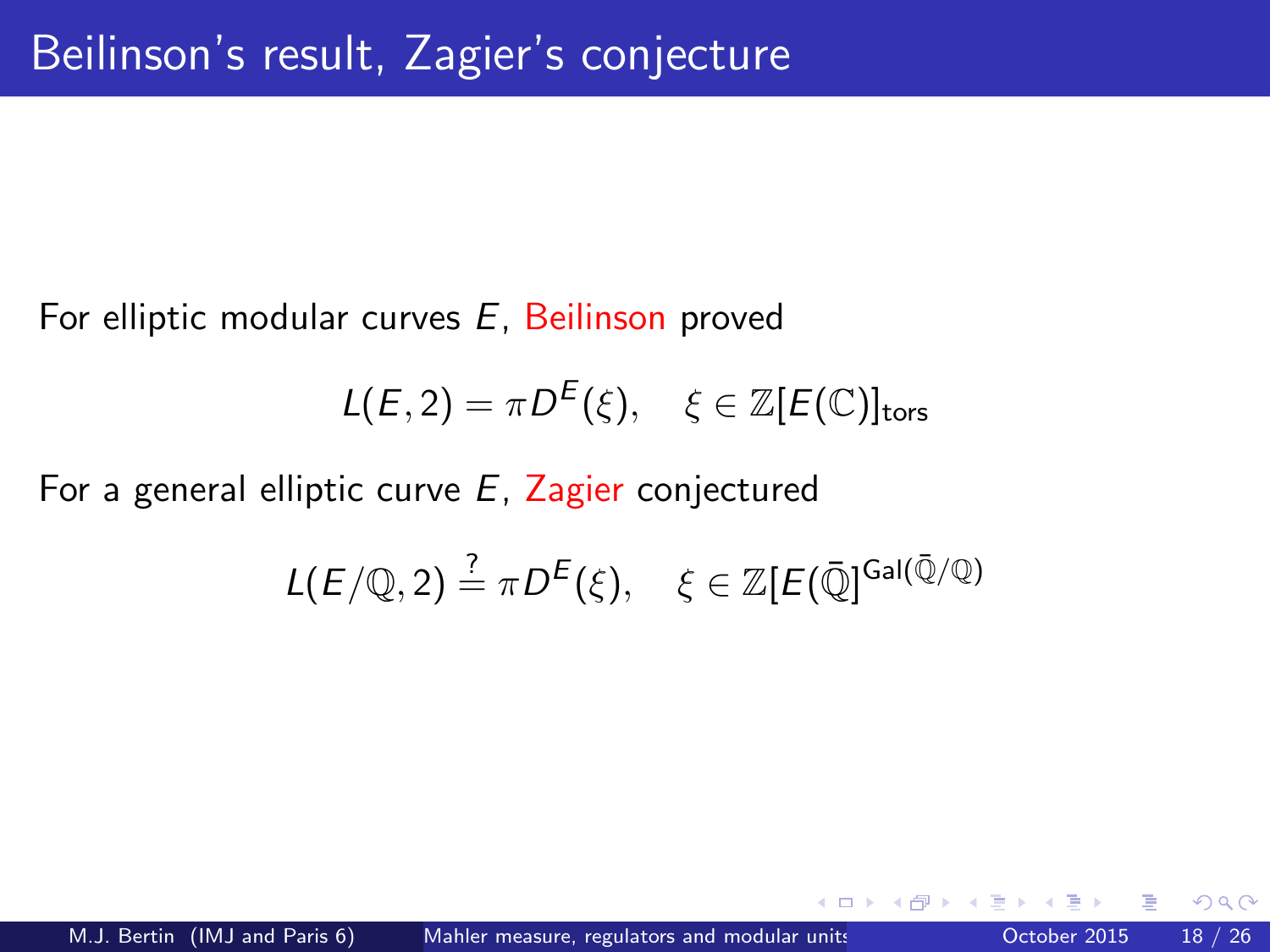# Proof of Touafek's conjecture: modular units

The idea is the parametrization by modular units. (Brunault, Mellit, Zudilin).

Recall that a modular unit is a modular function whose all zeros and poles are cusps, for example certain quotient of eta functions for  $\Gamma_0(20)$ . We proved the lemma

### Lemma

The elliptic curve  $E_2$  defined by

$$
Y_2^2+2X_2Y_2+2Y_2=(X_2-1)^3\\
$$

is isomorphic to the curve '20a1'  $[0, 1, 0, 4, 4]$  in Cremona's classification and can be parametrized by eta quotients, modular units on  $X_0(20)$ . More precisely

$$
X_2 = \frac{\eta(4\tau)^4}{\eta(20\tau)^4} \frac{\eta(10\tau)^2}{\eta(2\tau)^2}
$$
  

$$
Y_2 = -\frac{\eta(4\tau)}{\eta(\tau)} \frac{\eta(5\tau)^5}{\eta(20\tau)^5}
$$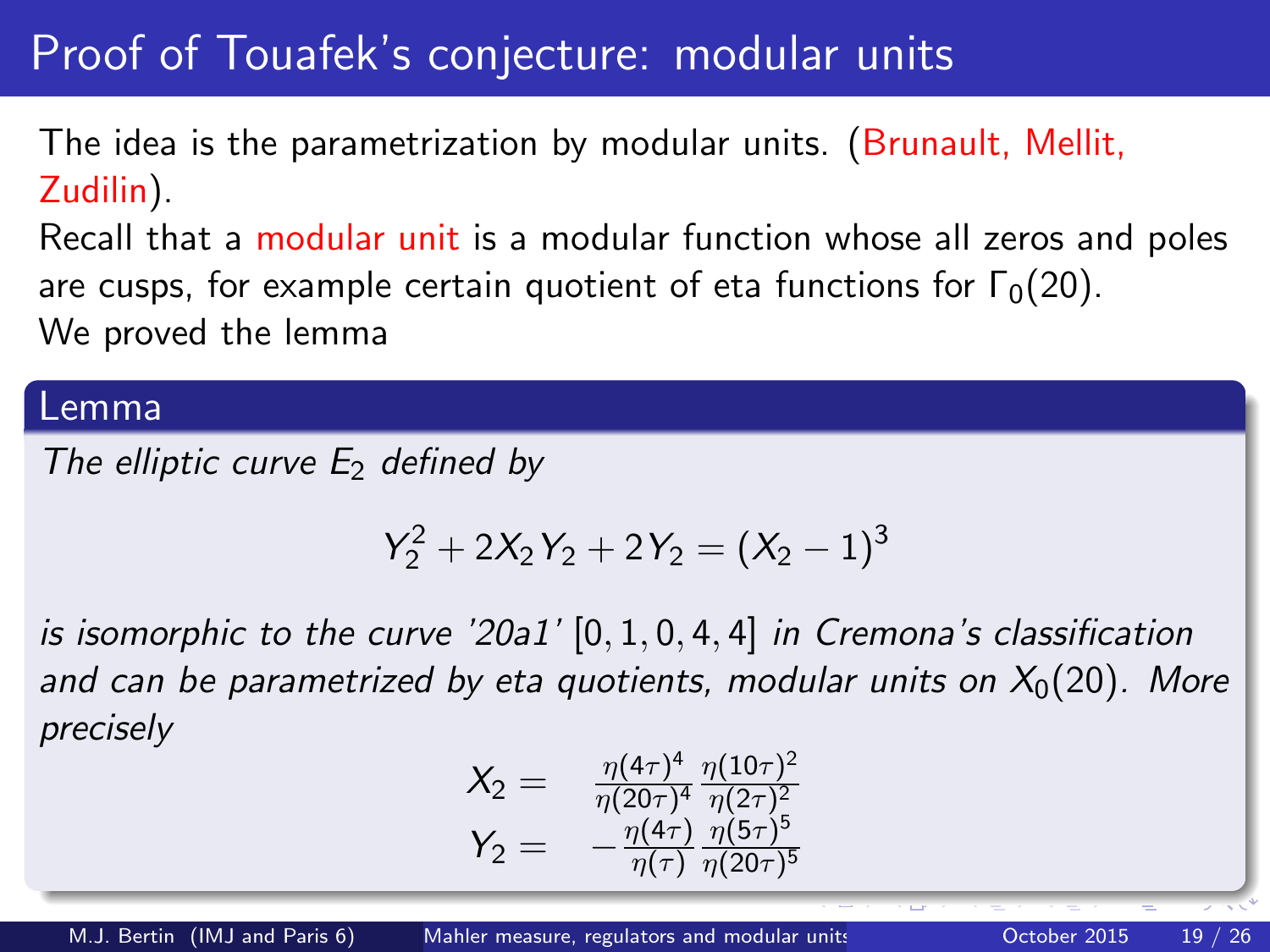Let us recall first the definition of the modular unit  $g_a$ :

$$
g_a(\tau) := q^{NB(a/N)/2} \prod_{\substack{n \geq 1 \\ n \equiv a \bmod N}} (1 - q^n) \prod_{\substack{n \geq 1 \\ n \equiv -a \bmod N}} (1 - q^n)
$$

Now it follows from the definition of a modular unit:

$$
\begin{array}{rcl}\nX_2 &=& \left(\frac{g_4 g_8}{g_2 g_6}\right)^2 \\
Y_2 &=& -\frac{g_5^4 g_{10}^2}{g_1 g_2 g_3 g_6 g_7 g_9}\n\end{array}
$$

4 D F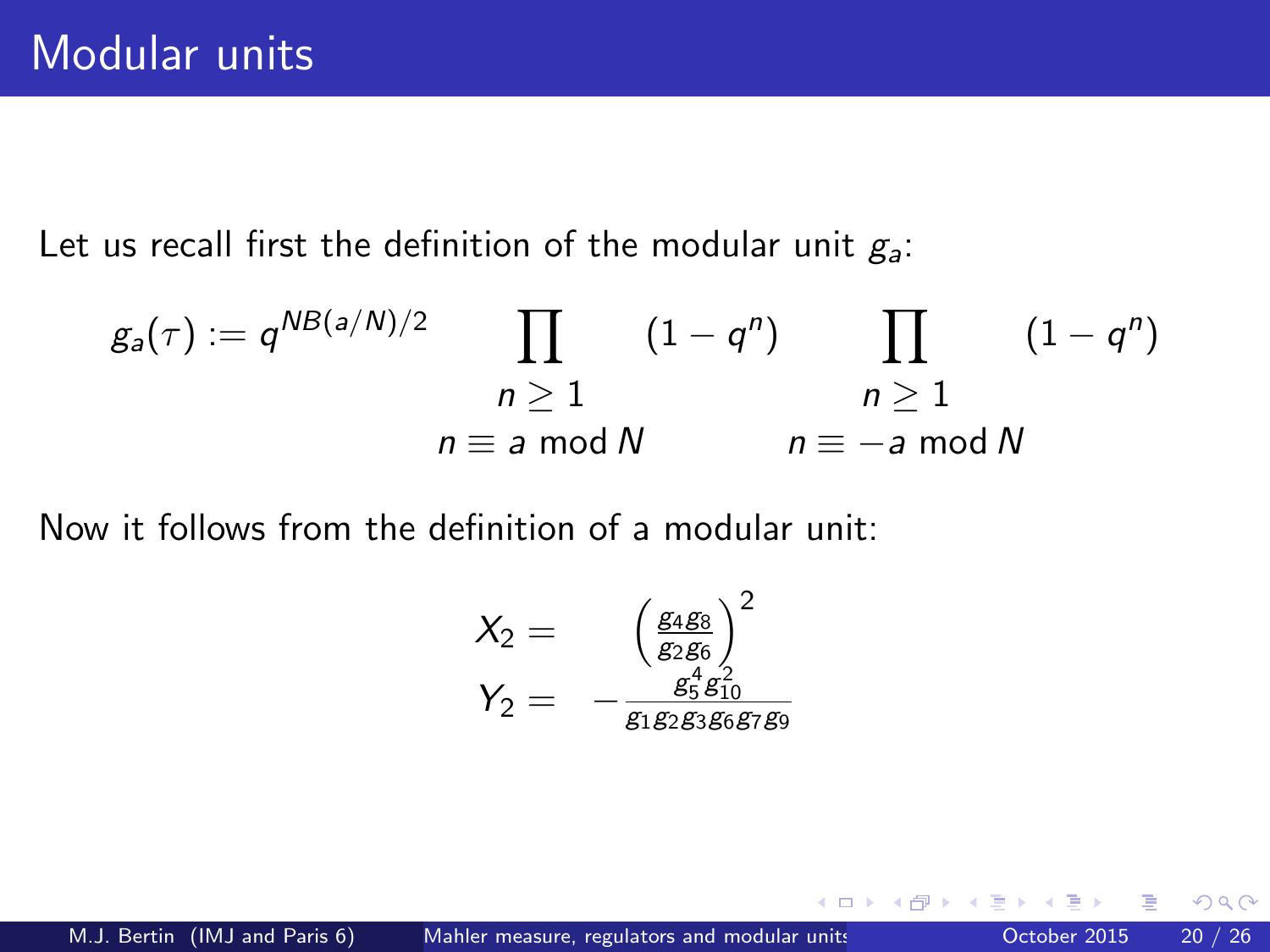### Theorem

For integers a, b, c with ac and bc not divisible by N, we have the formula

<span id="page-20-0"></span>
$$
\int_{c/N}^{i\infty} \eta(g_a, g_b) = \frac{1}{4\pi} L(f(\tau) - f(i\infty), 2)
$$

where 
$$
f(\tau) = f_{a,b;c}(\tau)
$$
,  $f_{a,b;c} := e_{a,bc}e_{b,-ac} - e_{a,-bc}e_{b,ac}$  and

$$
e_{a,b}(\tau)=\frac{1}{2}\left(\frac{1+\zeta_N^a}{1-\zeta_N^a}+\frac{1+\zeta_N^b}{1-\zeta_N^b}\right)+\sum_{m,\,n\geq 1}(\zeta_N^{am+bn})-\zeta_N^{-(am+bn)})q^{mn}
$$

 $\zeta_N := \exp(2\pi i/N), \ q := \exp(2\pi i \tau).$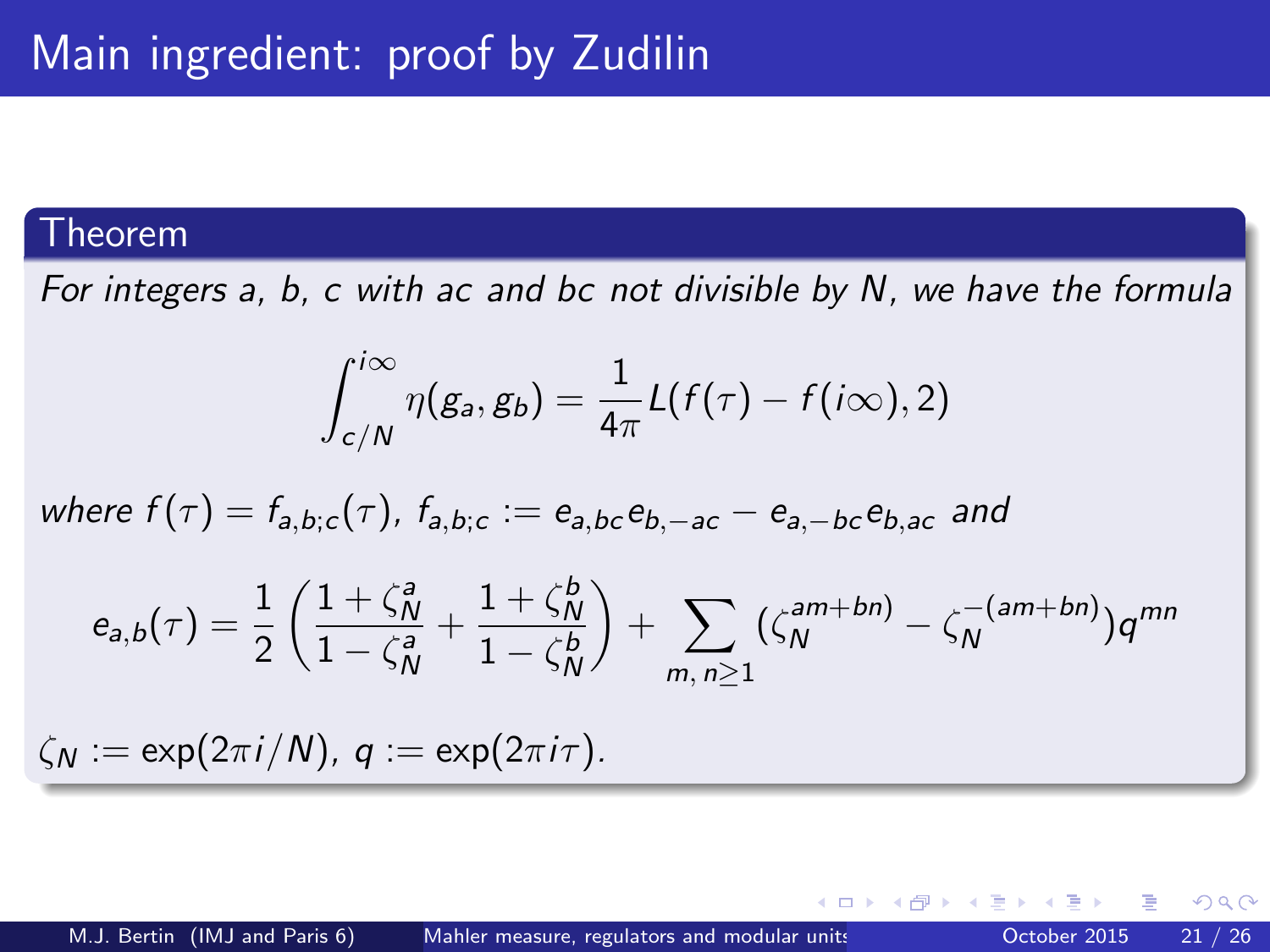### How to choose  $c$ : the path of integration

If  $\alpha,\,\beta\in\mathcal{H}^*$  satisfy  $\beta=M(\alpha),\ M\in\Gamma_0(\mathcal{N})$   $(\alpha$  and  $\beta$  are said equivalent under the action of  $\Gamma_0(N)$ ).

Any smooth path (for instance a geodesic path) projects to a closed path in the quotient space  $X_0(N)$ , hence determines an integral homology class in  $H_1(X_0(N), \mathbb{Z})$ , which depends only on  $\alpha$  and  $\beta$  and not on the path chosen. In fact the class depends only on the matrix  $M$ . This homology class is denoted by the modular symbol  $\{\alpha,\beta\}_{\mathsf{\Gamma}_0(\mathsf{N})}.$  Conversely, every homology class  $\gamma \in H_1(X_0(N), \mathbb{Z})$  can be represented by such a modular symbol  $\{\alpha,\beta\}_{\mathsf{\Gamma}_0(\mathsf{N})}.$ For  $f \in S_2(\Gamma_0(N))$ ,

$$
\langle \gamma, f \rangle := \int_{\gamma} 2\pi i f(z) dz = 2\pi i \int_{\alpha}^{\beta} f(z) dz
$$

is called a period of the cusp form  $f$ . Elements of  $H_1^-(X_0(N),\mathbb{R})$  are identified by

<span id="page-21-0"></span>
$$
\langle \gamma, f \rangle \in i\mathbb{R} \Longleftrightarrow \gamma \in H_1^-(X_0(\underline{N}), \mathbb{R}).
$$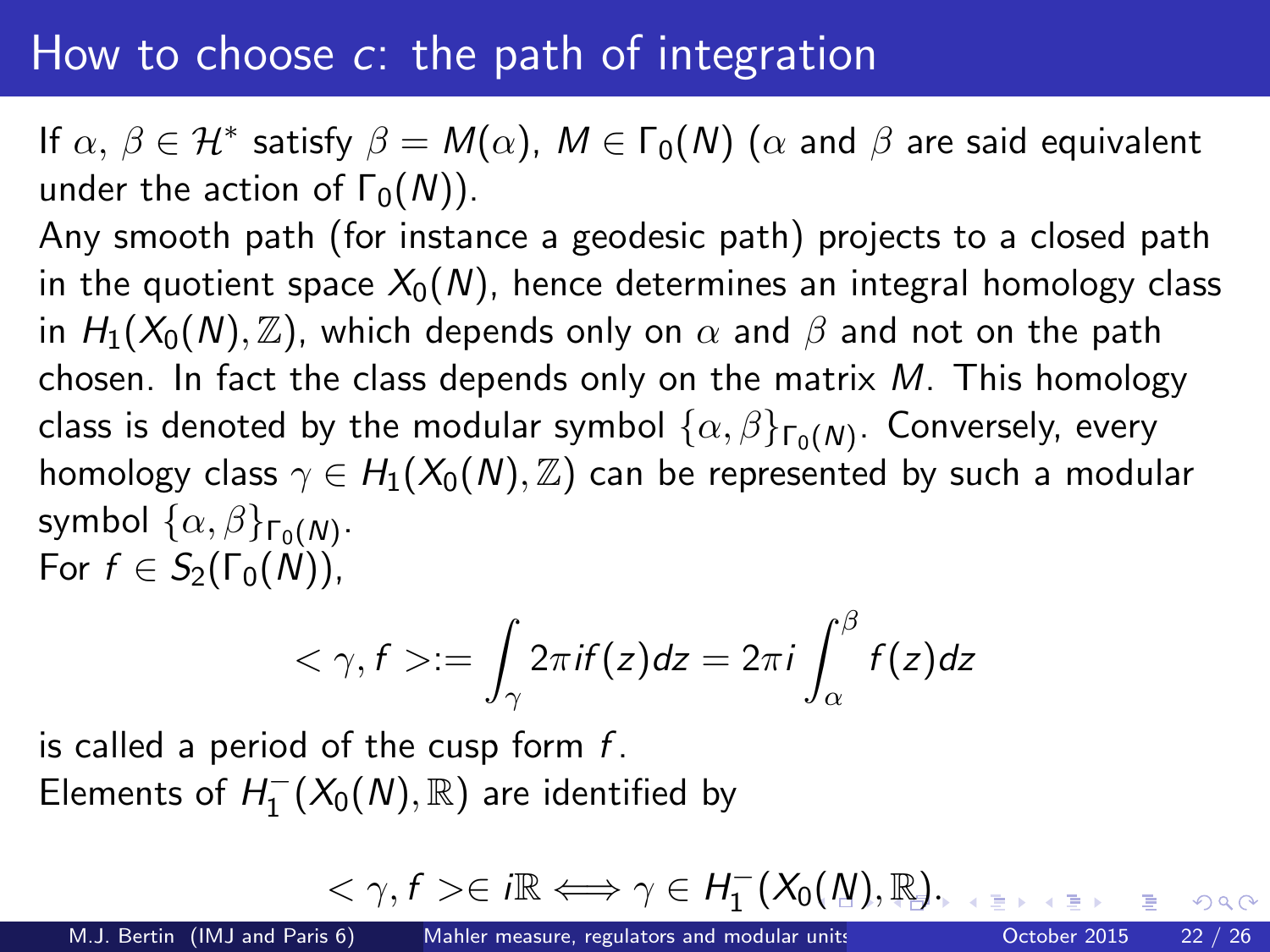Recall also that by the Manin-Drinfeld theorem, the rational homology  $H_1(X_0(N), \mathbb{Q})$  is generated by paths between cusps.

The closed path of integration  $\gamma$  generating  $H_1(E,\mathbb{Z})^+$  in the expression of the regulator becomes under the parametrization a closed path generator of  $H_1^-(X_0(20),\mathbb{Z})$ , hence an appropriate modular symbol we can compute using Sage. We can take the closed path {-3/20, 3/20} and apply theorem B-M-Z. So

$$
r({X_2, Y_2})
$$
\n
$$
= \frac{1}{2\pi} \left( \int_{-3/20}^{i\infty} - \int_{3/20}^{i\infty} \right) \eta \left( \frac{g_4 g_8}{g_2 g_6} \right)^2, \frac{g_5^4 g_{10}^2}{g_1 g_2 g_3 g_6 g_7 g_9}
$$
\n
$$
= \frac{1}{2\pi} \frac{4}{4\pi} (4L(f_{4,5;-3}) + 2L(f_{4,10;-3}) - L(f_{4,1;-3}) - L(f_{4,2;-3})
$$
\n
$$
-L(f_{4,3;-3}) - L(f_{4,6;-3}) - L(f_{4,7;-3}) - L(f_{4,7;-3})
$$
\n
$$
+ 4L(f_{8,5;-3}) + 2L(f_{8,10;-3}) - L(f_{8,1;-3}) - L(f_{8,2;-3}) - L(f_{8,3;-3})
$$
\n
$$
-L(f_{8,6;-3}) - L(f_{8,7;-3}) - L(f_{8,7;-3})
$$
\n
$$
= \frac{1}{4\pi^2} 4 \times 20L(f, 2)
$$

f is the newform of conductor 20

<span id="page-22-0"></span>
$$
f(q) = q - 2q^3 - q^5 + 2q^7 + q^9 + \dots
$$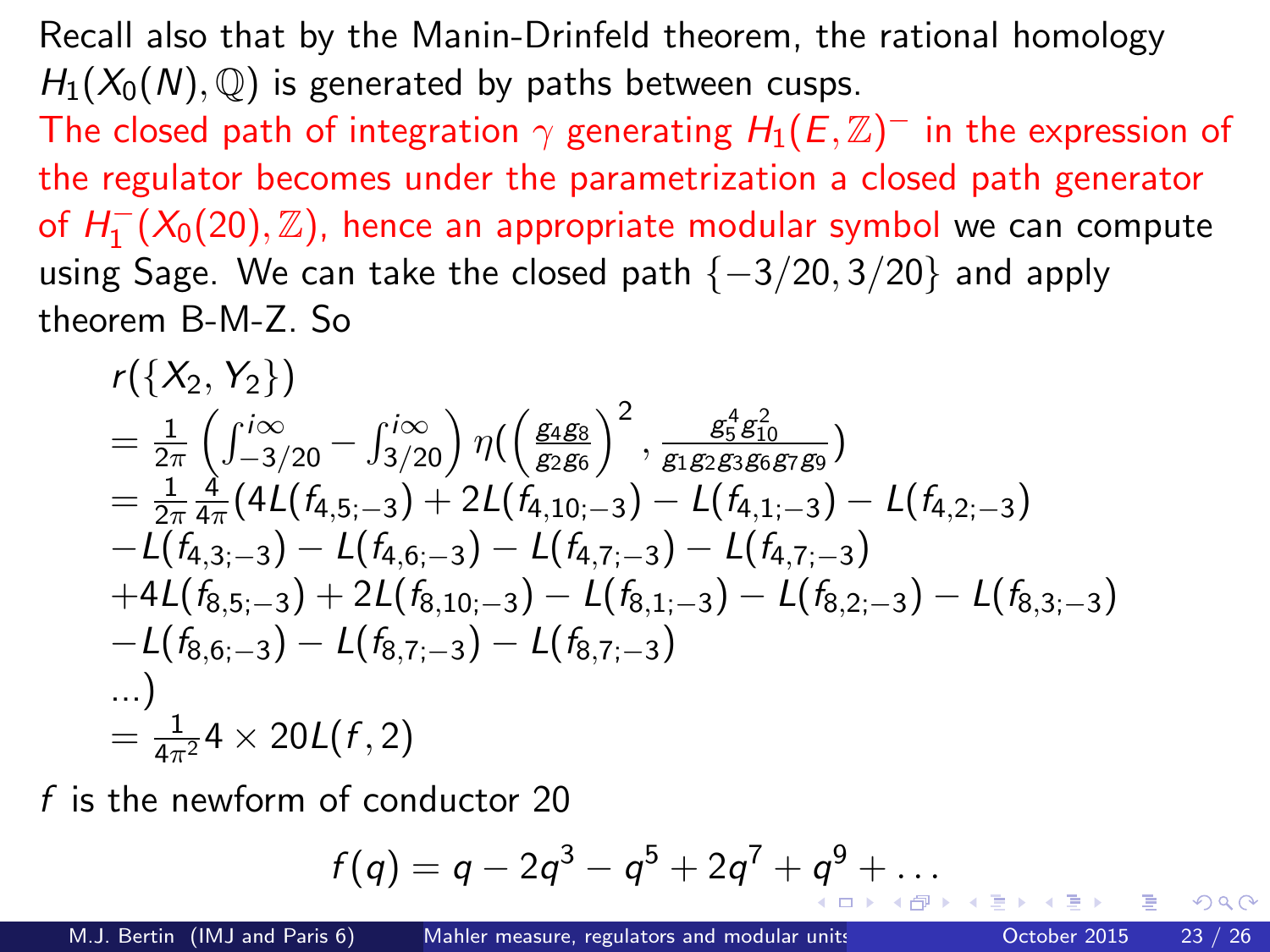## The end

We have just proved Touafek's conjecture

$$
r({X_2, Y_2}) = \frac{1}{2\pi^2}40L(f, 2) = 4b_{20}
$$

and previously it was obtained

$$
r({X_2, Y_2}) = r({x_2, y_2})
$$

$$
2m_{-2}=\pm r(\{x_2,y_2\}).
$$

We deduce Boyd's conjecture

<span id="page-23-0"></span>
$$
m_{-2}=m(P_{-2})=2b_{20}
$$

where  $b_{20} = \frac{20}{4\pi^2} L(E^{-2}, 2)$ .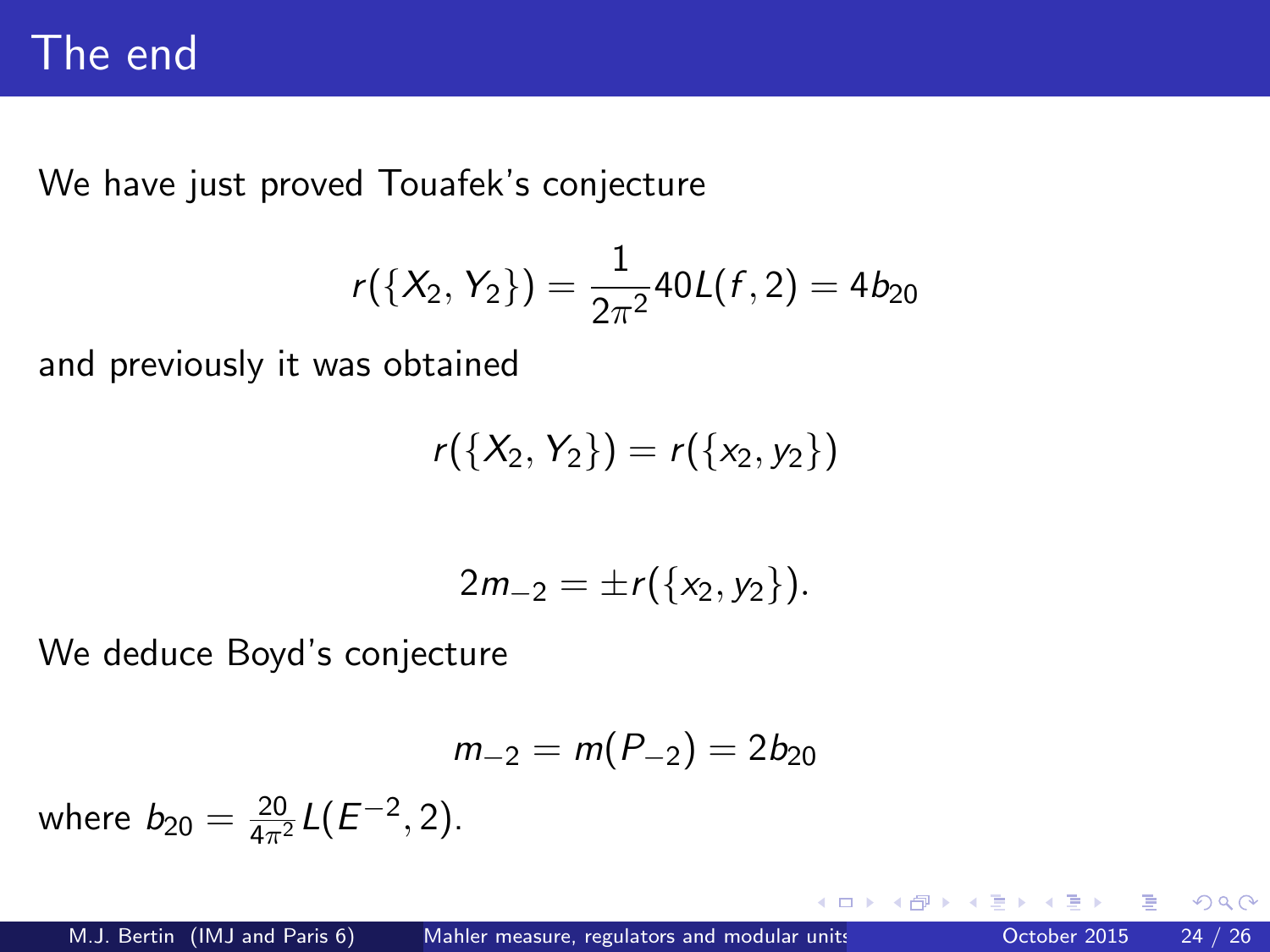## Proof of the second conjecture

Similarly, Touafek considered the isomorphic curves  $E^4$  defined by

$$
(x_1+1)y_1^2+(x_1^2+4x_1+1)y_1+x_1(x_1+1)=0\\
$$

and the elliptic curve  $E_1$  defined by

$$
Y_1^2 + 2X_1Y_1 - X_1^3 + X_1 = 0.
$$

Both polynomials are tempered; so the respective regulators  $r({x_1, y_1}$  and  $r({X_1, Y_1})$  can be defined and from Touafek's computations we can also deduce the equality

$$
r({x_1,y_1})=\frac{3}{2}r({X_1,Y_1}).
$$

Touafek proved also the relation

$$
r({X_2, Y_2}) = r({X_1, Y_1}).
$$

As previously we get

$$
2m_4=r(\{x_1,y_1\}).
$$